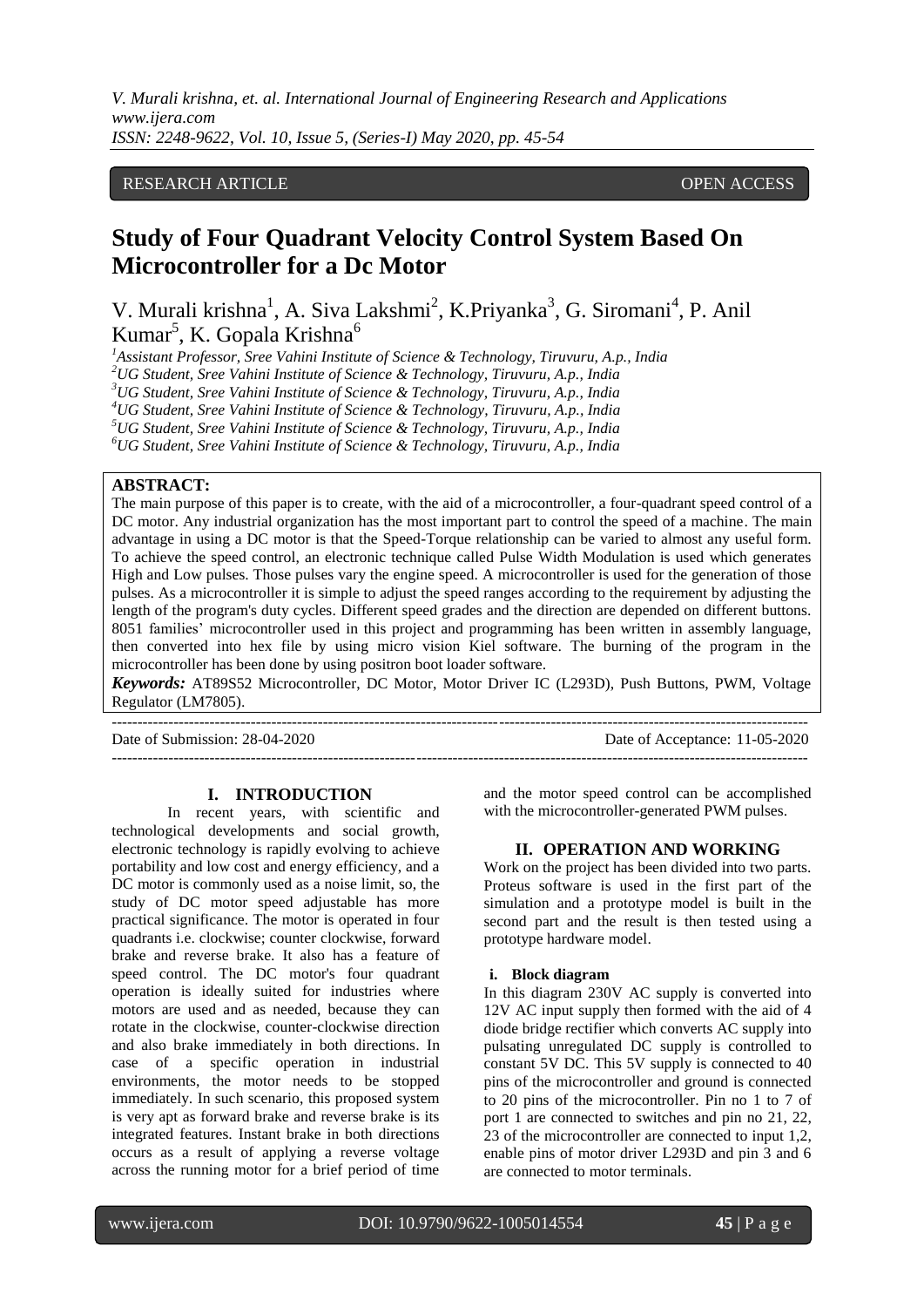

**Fig.1:** Block Diagram of the System

#### **ii. Four Quadrant Operation of DC Motor:**

There are four possible operating quadrants or modes using a DC Motor as shown in Figure 2. As DC motor works in the first and third quadrants, the voltage supplied is higher than the back emf which is motor mode forwards and reverse motor mode respectively, but the direction of current flow

differs.[1] When the motor operates in the second and fourth quadrant the value of the back emf generated by the motor should be greater than the supplied voltage which are the forward braking and reverse braking modes of operation respectively, here again the direction of current flow is reversed.



**Fig.2:** Four Quadrants of Operation

#### **iii. Pulse width modulation:**

Pulse width modulation (PWM) is a modulation technique that is used in most communication systems to convert the amplitude of a signal right into a pulse width or the length of another signal, normally a carrier, for transmission. The main purpose of PWM is actually to control the power that is supplied with various types of electrical devices, most especially with inertial loads such as AC/DC motors. Pulse-width modulation (PWM) or duty cycle variation methods are commonly used in speed control of DC motors. The duty cycle is defined as the percentage of digital "high" to digital "low" plus digital "high" pulsewidth during a PWM period. PWM is one of the powerful techniques used in control systems today.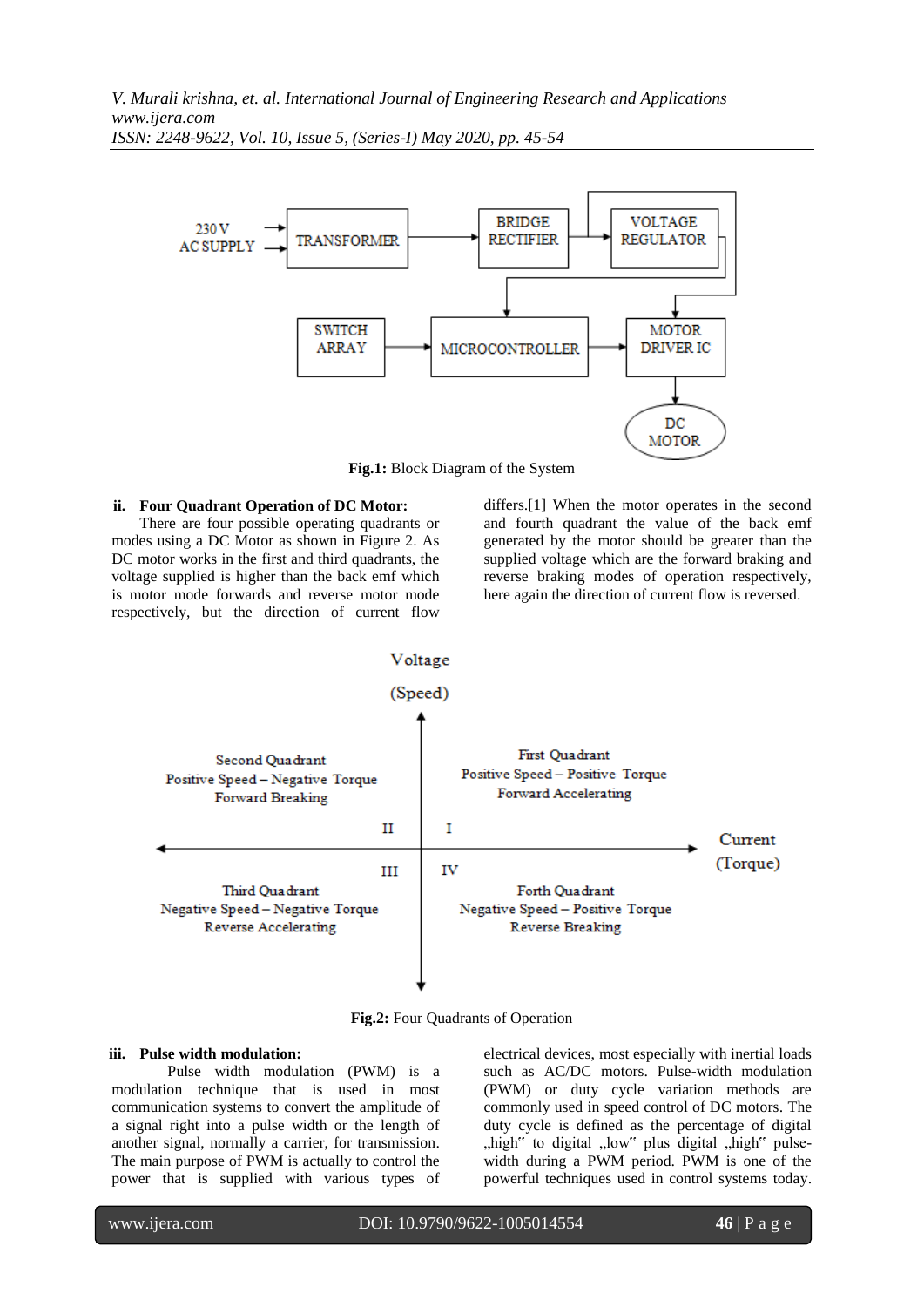Usually this is used to control the average load power in a motor speed control circuit. It is used in a wide variety of applications including: speed control, power control, calculation, and communication. The advantages of PWM are that you can control a traditionally analog load using a digital signal and a switching element. This means that digital systems such as programmable logic controllers, computers, microcontrollers or a wellbuilt digital circuit with only gates can control a device designed to be controlled by a constant voltage. In this sense, it's a form of digital to analog conversion. You can use it to modulate normally single-speed/power devices. You can operate a device above its normal maximum. You can respond much more quickly. If your controller gets a command to suddenly stop, you can set the pulse width to zero within a couple of cycles. This means very accurate control and dynamic response.





### **iv. Microcontroller:**

The AT89S52 is a low-power, highperformance 8-bit CMOS microcontroller with 8 K bytes of Flash memory programmable inside the chip. The product is manufactured using the highdensity, non-volatile memory technology from Atmel and is compliant with the industry standard 80C51 instruction set and pin out. The on-chip Flash allows the program memory to be reprogrammed insystem or by a conventional non-volatile memory programmer. By combining a versatile 8-bit CPU with in-system programmable Flash on a monolithic chip, the Atmel AT89S52 is a powerful microcontroller which provides a highly-flexible and cost-effective solution to many embedded control applications. The AT89S52 offers the following standard features: 8 K Flash bytes, 256 RAM bytes, 32 I / O lines, Watchdog timer, two data pointers, three 16-bit timer / counters, a twolevel interrupt six-vector architecture, a full serial duplex port, on-chip oscillator and clock circuitry. The microcontroller block is interfaced with DC motor using motor driver IC, the power supply block provides power supply to the project kit, and switch array. This switch array is used to send the control signals to the microcontroller which, in effect, sends commands to the driver IC to control the DC motor operation.

| $(T2)$ P1.0                      | O  | 40 | <b>VCC</b>                            |
|----------------------------------|----|----|---------------------------------------|
| (T2 EX) P1.1                     | 2  | 39 | P0.0 (AD0)                            |
| P1.2-                            | 3  | 38 | $-P0.1 (AD1)$                         |
| P1.3                             | 4  | 37 | $-P0.2 (AD2)$                         |
| P1.4                             | 5  | 36 | -P0.3 (AD3)                           |
| $(MOSI)$ P1.5                    | 6  | 35 | $-P0.4 (AD4)$                         |
| (MISO) P1.6                      | 7  | 34 | -P0.5 (AD5)                           |
| $(SCK)$ P1.7                     | 8  | 33 | -P0.6 (AD6)                           |
| RST-                             | 9  | 32 | -P0.7 (AD7)                           |
| $(RXD)$ P3.0                     | 10 | 31 | EA/VPP                                |
| (TXD) P3.1                       | 11 | 30 | ALE/PROG                              |
| (INTO) P3.2-                     | 12 | 29 | <b>PSEN</b>                           |
| $(\overline{\text{INT1}})$ P3.3. | 13 | 28 | -P <sub>2</sub> .7 (A <sub>15</sub> ) |
| $(T0)$ P3.4                      | 14 | 27 | -P2.6 (A14)                           |
| (T1) P3.5-                       | 15 | 26 | -P2.5 (A13)                           |
| (WR) P3.6                        | 16 | 25 | $-P2.4(A12)$                          |
| (RD) P3.7                        | 17 | 24 | -P2.3 (A11)                           |
| XTAL 2                           | 18 | 23 | P2.2(A10)                             |
| XTAL1                            | 19 | 22 | $-P2.1(A9)$                           |
| GND                              | 20 | 21 | -P2.0 (A8)                            |
|                                  |    |    |                                       |

**Fig.4:** AT89S52 Microcontroller

## **III. COMPLETE DRIVE SYSTEM**

The implementation of this project work requires three softwares. These are:

1. Kiel

2. Proteus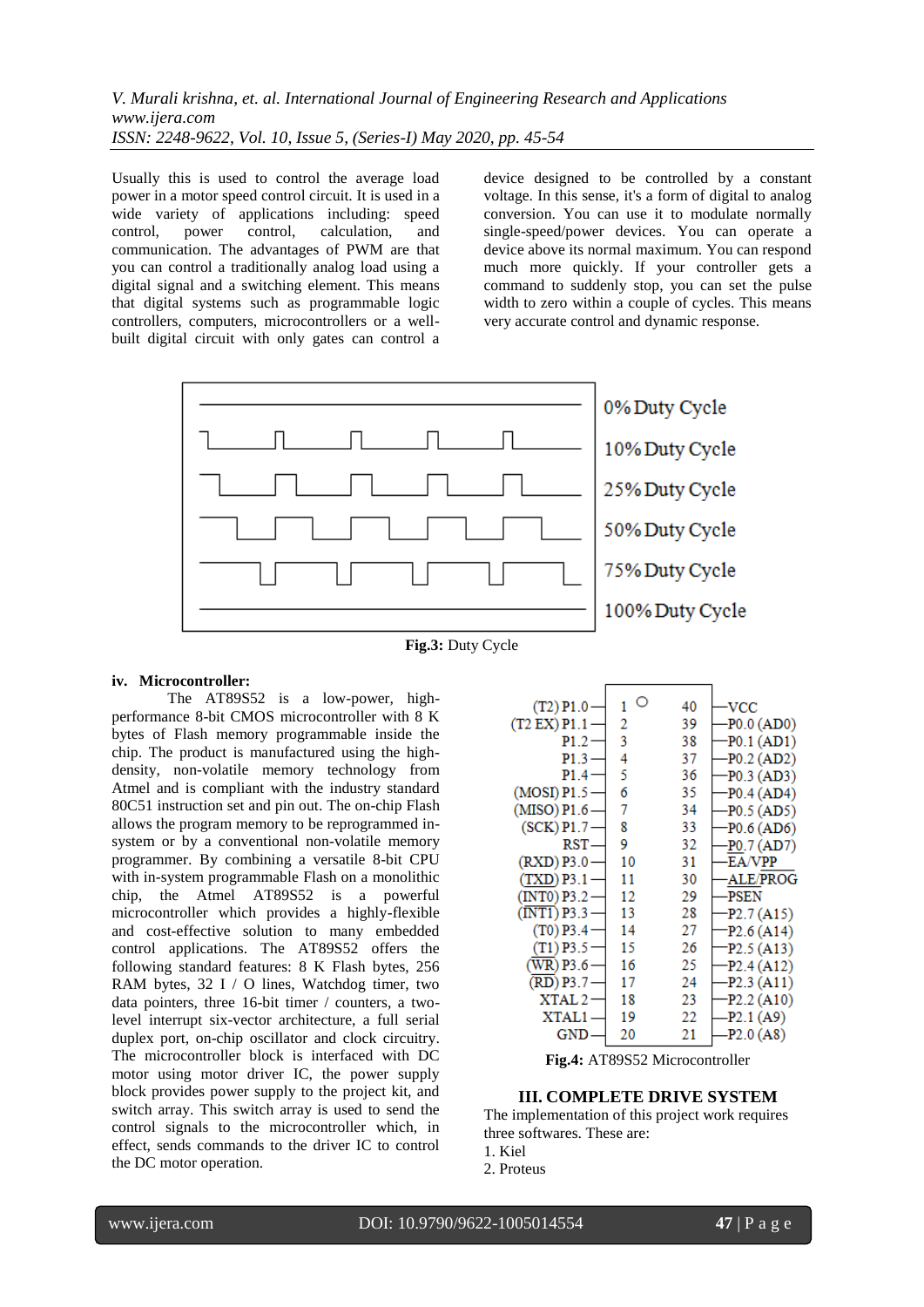## 3. Positron Boot Loader

## **1. Kiel:**

The main working of Kiel compiler is to convert the high level language into the Hex code.<sup>[1]</sup>

# **2. Proteus:**

Proteus software is used to simulate the results in software.[1]

## **3. Positron Boot Loader:**

Positron Boot Loader is used to burn Hex code into the microcontroller.[1]

The response of the motor connected can be seen visually according to the program fed into the microcontroller and the operations are carried accordingly. It's the best way to test whether the hardware is getting the desired output. The changes can be made to get the desired output and the operation can be carried out accordingly.



**Fig.6:** System Tested In Software

## **IV. HARDWARE DESCRIPTION** This circuit is used for the four quadrant DC motor speed control operation. Here seven switches are

interfaced to microcontroller to control the speed of the motor.



**Fig.7:** Complete Prototype Hardware Model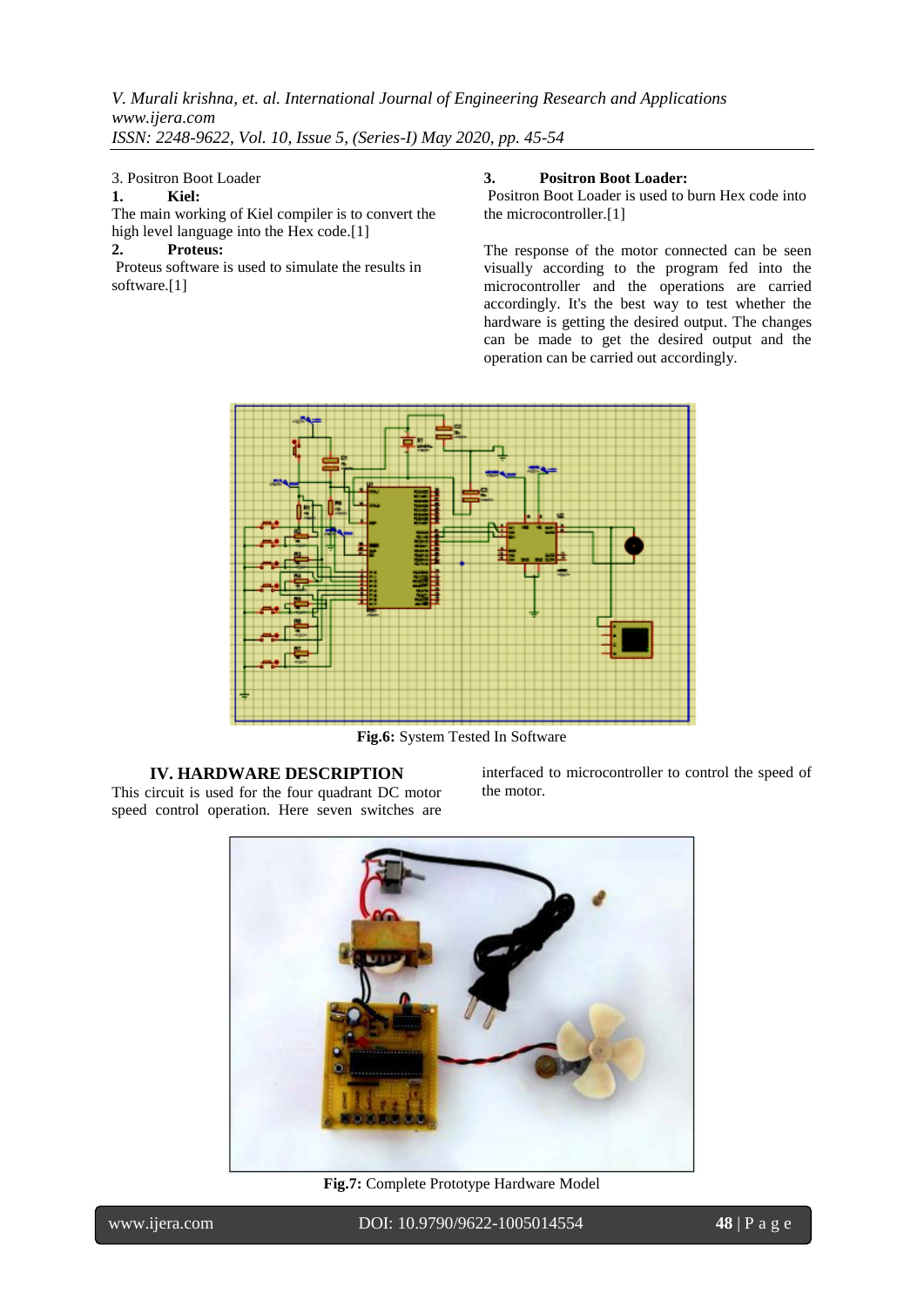Once the starting switch is pressed, the motor begins to rotate at full speed and is powered by an IC L293D motor driver that receives continuous control signal from the microcontroller. When clockwise switch is pressed the motor rotates in the forward direction as per the logic provided by the program from the microcontroller to the motor driver IC. While forward brake is pressed a reverse voltage is applied to the motor by the motor driver IC by sensing reverse logic sent by the microcontroller for a short time period due to and reverse brake switch is pressed the microcontroller delivers a logic to the motor driver IC that develops

for very small time a reverse voltage across the running motor due to which instantaneous brake situation happens to the motor. PWM switch is used to rotate the engine at varying speeds by supplying a varying duty cycle from the microcontroller to the motor driver IC's allow button. This begins at 100% of the duty cycle and decreases by 10% when pressed again and finally reaches 10% of the duty cycle and the process repeats itself. Stop button is used to switch OFF the motor by driving the enable pin to ground from the microcontroller command accordingly.



**Fig.8:** Flow Chart Diagram of System

#### **V. EXPERIMENTAL RESULTS i. Simulation Results Using Proteus Software:**

The simulated waveform of microcontroller based dc motor speed control for the four quadrant modes of operation i.e. clockwise, anticlockwise movement, forward and reverse braking is given below.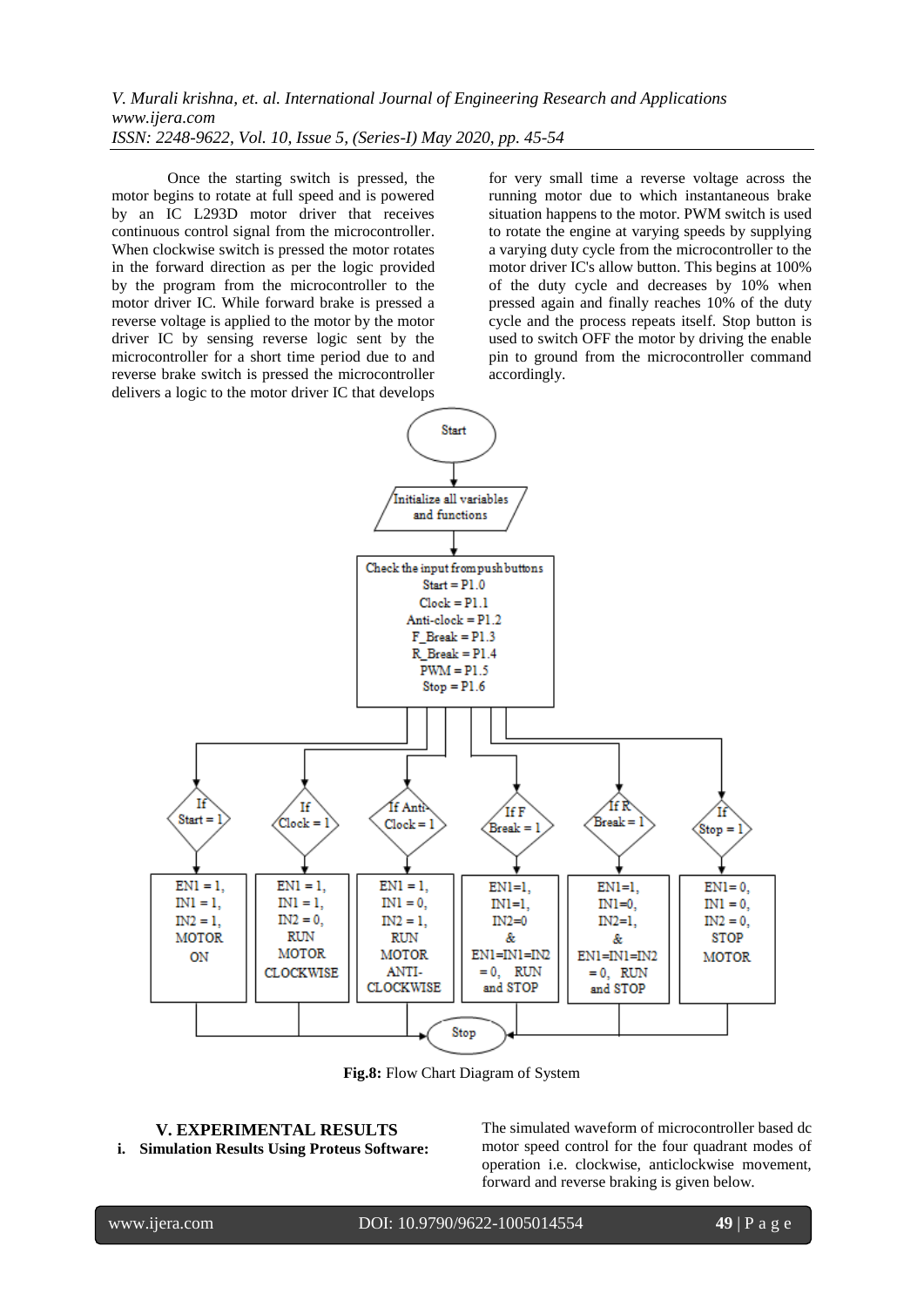

**Fig.9: (A).** Waveform of Clock-Wise Movement of Dc Motor



**Fig.9: (B).** Waveform of Anti-Clockwise Movement of Dc Motor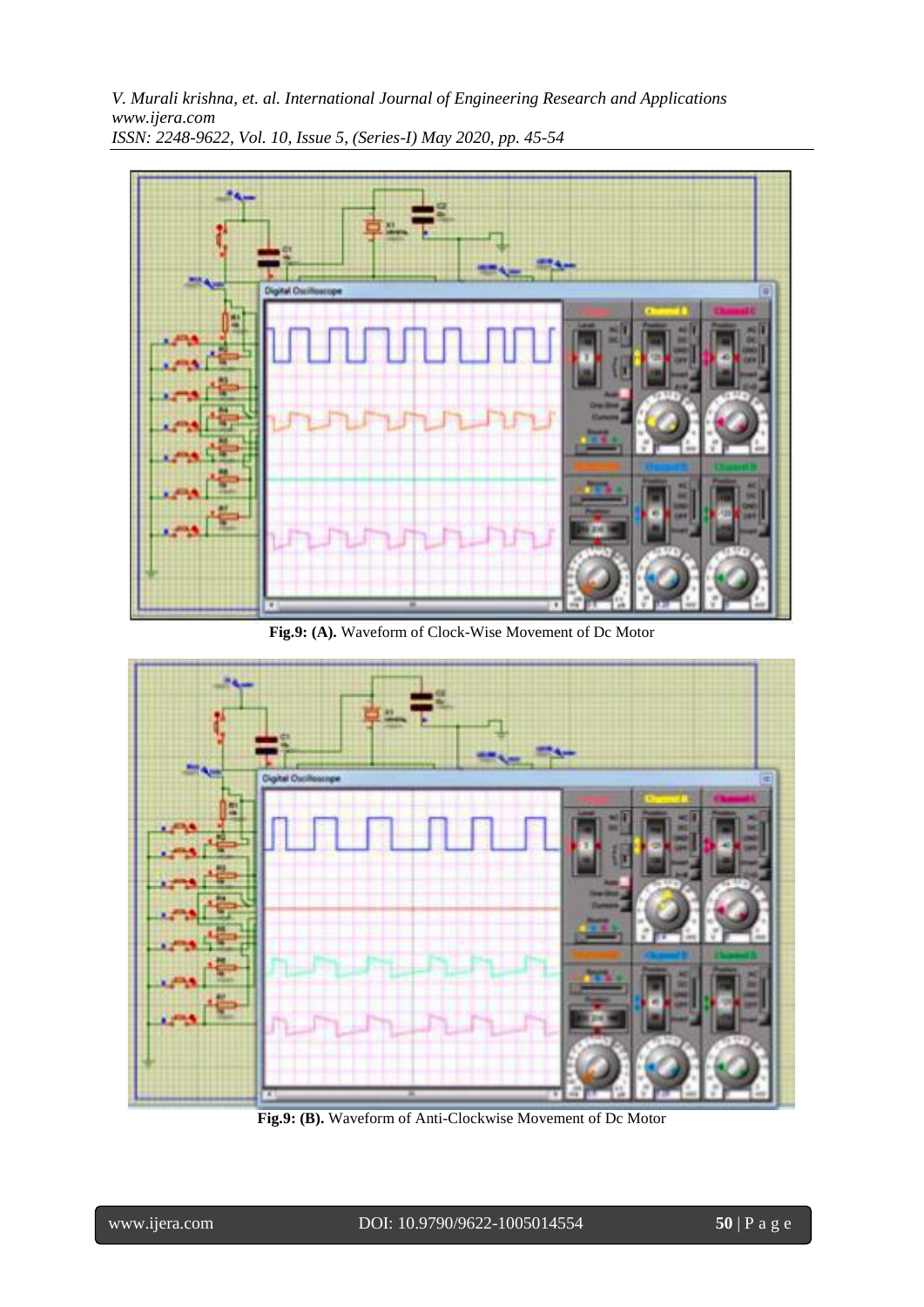

**Fig.9: (C).** Waveform of Forward Braking of Dc Motor



**Fig.9: (D).** Waveform of Reverse Braking of Dc Motor

## **ii. Hardware Implementation:**

The waveform of input pulse given to dc motor from pin of microcontroller has been observed on digital CRO and the waveforms for four quadrant modes of operations are achieved for different duty cycles are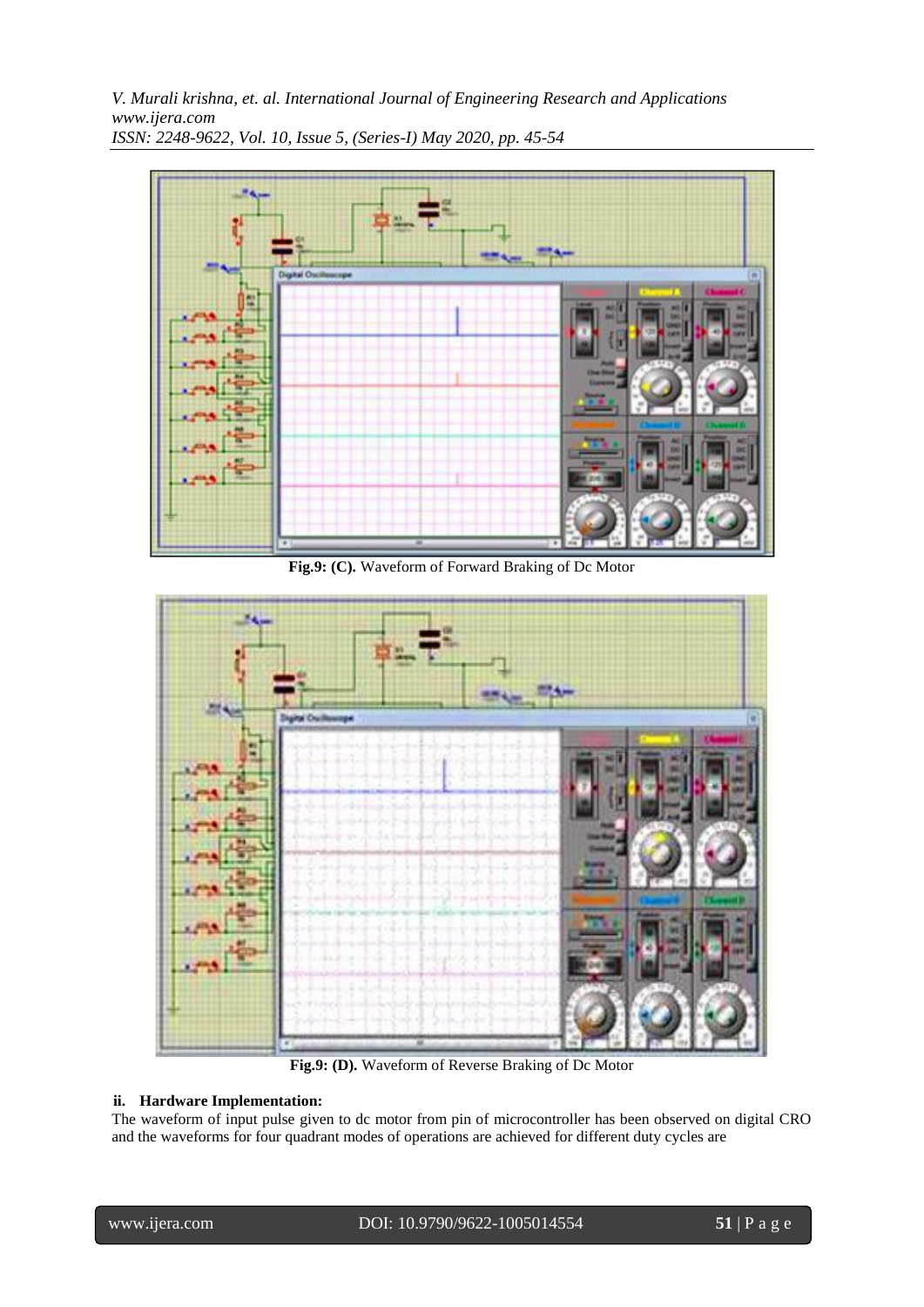

**Fig.9: (E).** Clockwise Movement of DC Motor



**"Fig. 9: (F).** Anti-Clockwise Movement of DC Motor"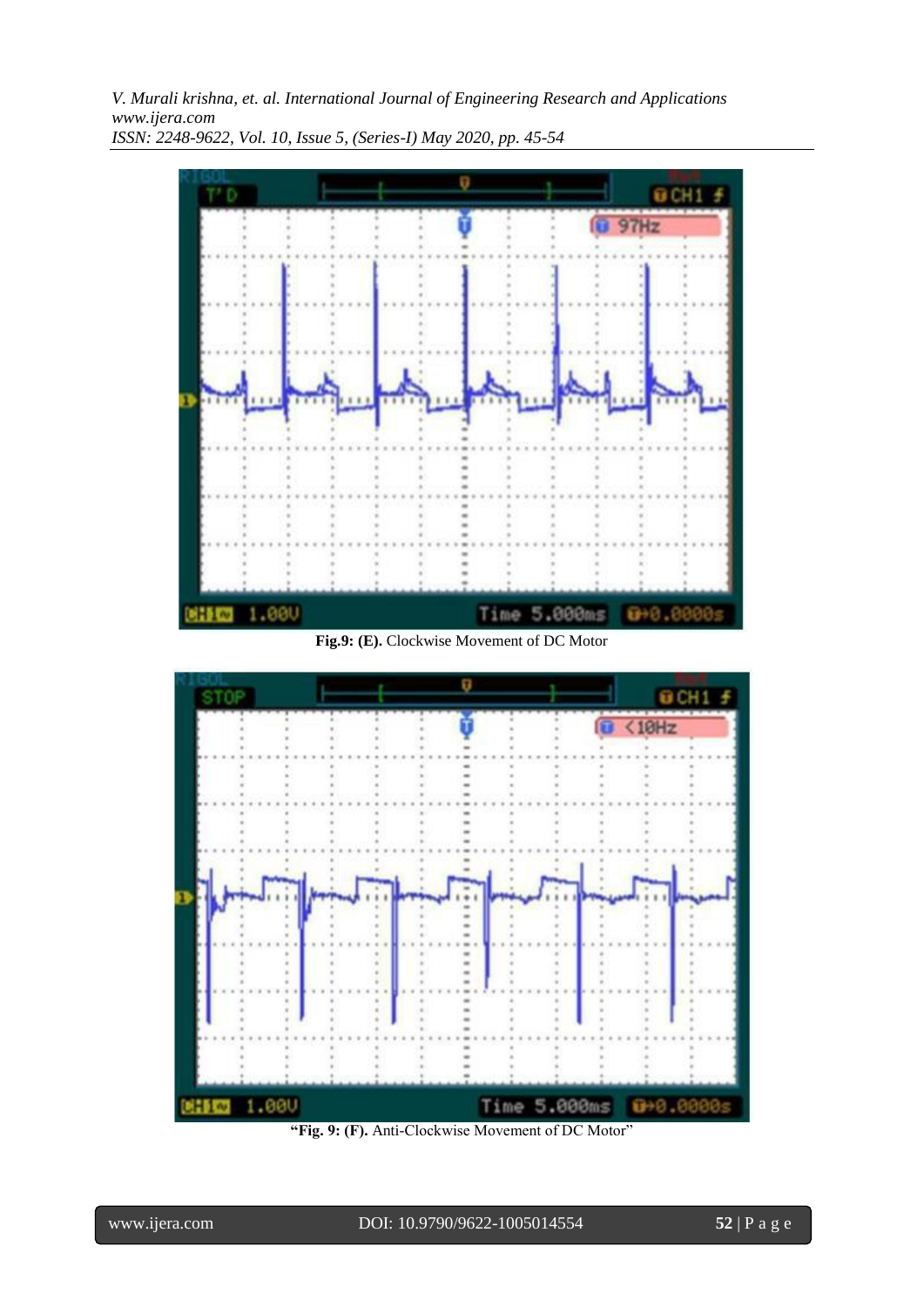

**Fig.9: (G).** Waveform of Forward Braking



**Fig.9: (H).** Waveform of Reverse Braking

# **VI. CONCLUSION**

The four quadrant DC motor speed control hardware is designed using microcontroller. Designed for the four quadrant DC motor speed control using microcontroller, is the prototype hardware model. A simulated model has been developed by Proteus software and then result has been verified using a prototype hardware model. In the proposed model, The PWM method was used to control the speed of the DC motor. Therefore,